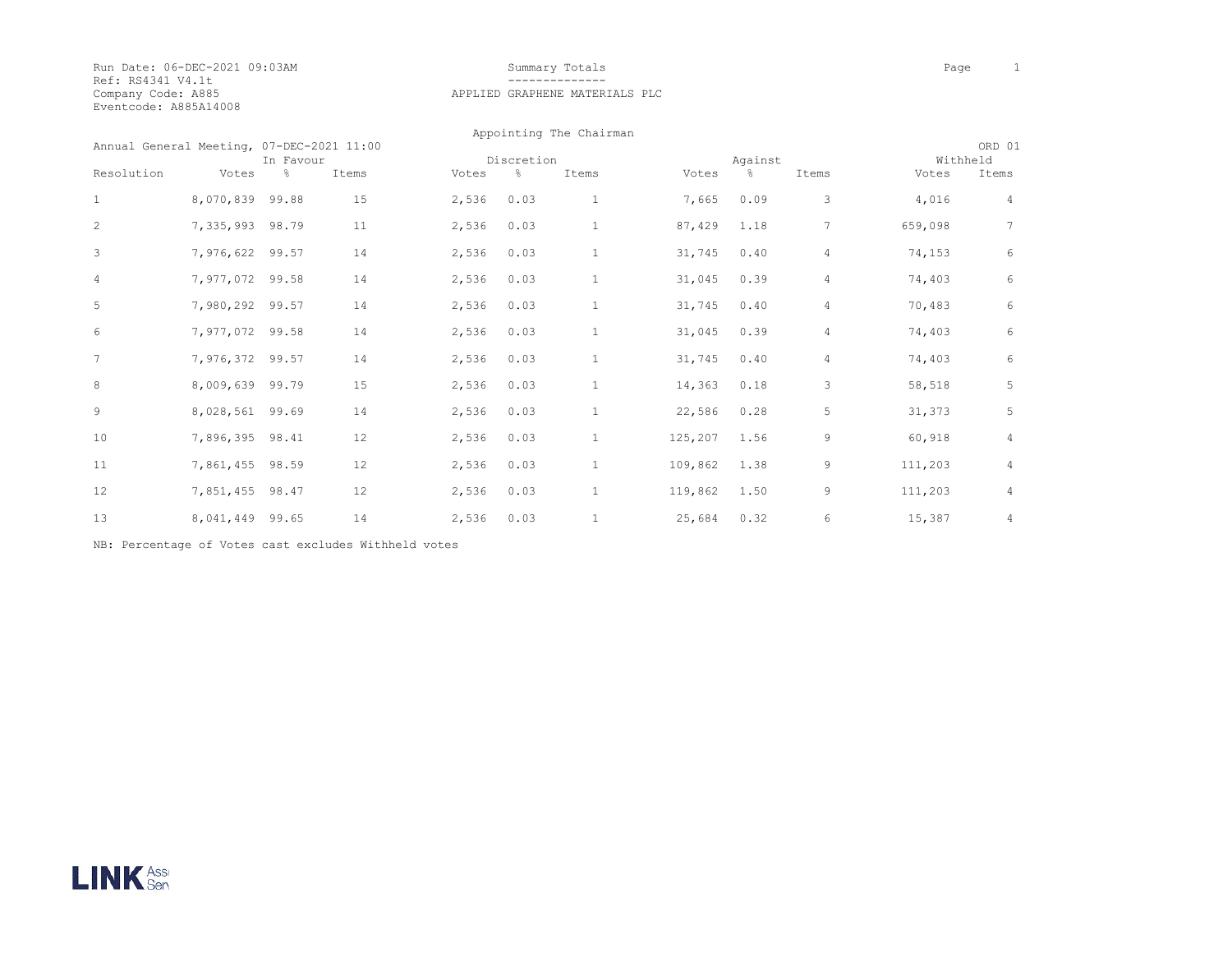Run Date: 06-DEC-2021 09:03AM Summary Totals Page 2 Ref: RS4341 V4.1t Company Code: A885<br>Eventcode: A885A14008

 10 8,085,056 26 11 8,085,056 26 12 8,085,056 26 13 8,085,056 25

# APPLIED GRAPHENE MATERIALS PLC

|                | Annual General Meeting, 07-DEC-2021 11:00 |       | Appointing The Chairman | ORD 01 |
|----------------|-------------------------------------------|-------|-------------------------|--------|
| Res'n          | Votes                                     | Items |                         |        |
| $\mathbf{1}$   | 8,085,056                                 | 23    |                         |        |
| 2              | 8,085,056                                 | 26    |                         |        |
| 3              | 8,085,056                                 | 25    |                         |        |
| $\overline{4}$ | 8,085,056                                 | 25    |                         |        |
| 5              | 8,085,056                                 | 25    |                         |        |
| 6              | 8,085,056                                 | 25    |                         |        |
| $\overline{7}$ | 8,085,056                                 | 25    |                         |        |
| 8              | 8,085,056                                 | 24    |                         |        |
| 9              | 8,085,056                                 | 25    |                         |        |

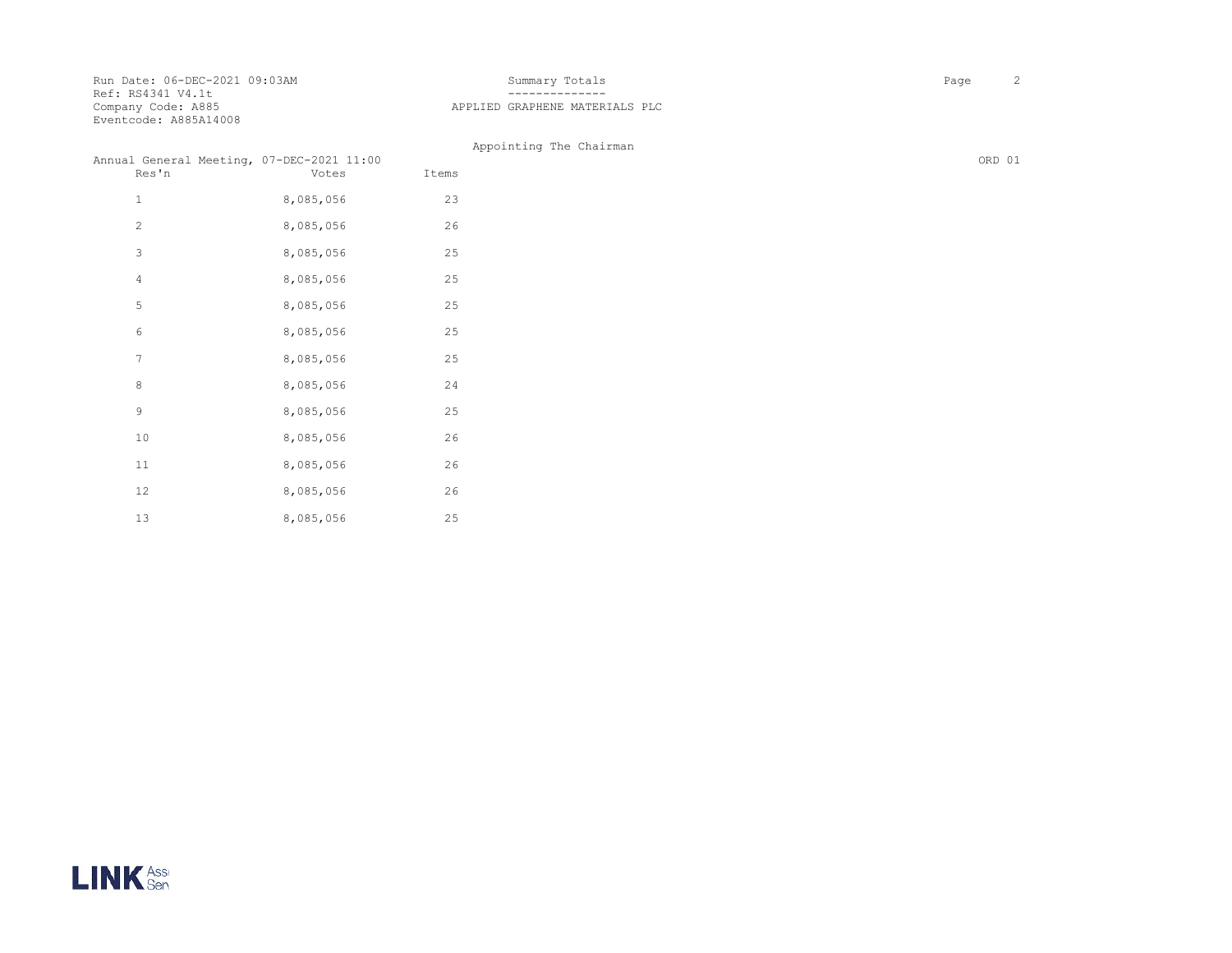Run Date: 06-DEC-2021 09:03AM Summary Totals Page 3 Ref: RS4341 V4.1t<br>Company Code: A885 Eventcode: A885A14008

### APPLIED GRAPHENE MATERIALS PLC

 Appointing a Third Party Annual General Meeting, 07-DEC-2021 11:00 CRD 01<br>
The Favour Contraction Discretion Mitheld Against Mithheld Mithheld In Favour **Discretion Billich Against** Against Mithheld Resolution Votes % Items Votes % Items Votes % Items Votes Items 1 0 0.00 0 0 0.00 0 0 0.00 0 0 0 2 0 0.00 0 0 0.00 0 0 0.00 0 0 0 3 0 0.00 0 0 0.00 0 0 0.00 0 0 0 4 0 0.00 0 0 0.00 0 0 0.00 0 0 0 5 0 0.00 0 0 0.00 0 0 0.00 0 0 0 6 0 0.00 0 0 0.00 0 0 0.00 0 0 0 7 0 0.00 0 0 0.00 0 0 0.00 0 0 0 8 0 0.00 0 0 0.00 0 0 0.00 0 0 0 9 0 0.00 0 0 0.00 0 0 0.00 0 0 0 10 0 0.00 0 0 0.00 0 0 0.00 0 0 0 11 0 0.00 0 0 0.00 0 0 0.00 0 0 0 12 0 0.00 0 000 0 0.00 0 0.00 0 0.00 0 000 0 000 0 000 0 000 0 000 0 13 0 0.00 0 000 0 0.00 0 0.00 0 0.00 0 000 0 000 0 000 0 000 0 000 0

NB: Percentage of Votes cast excludes Withheld votes

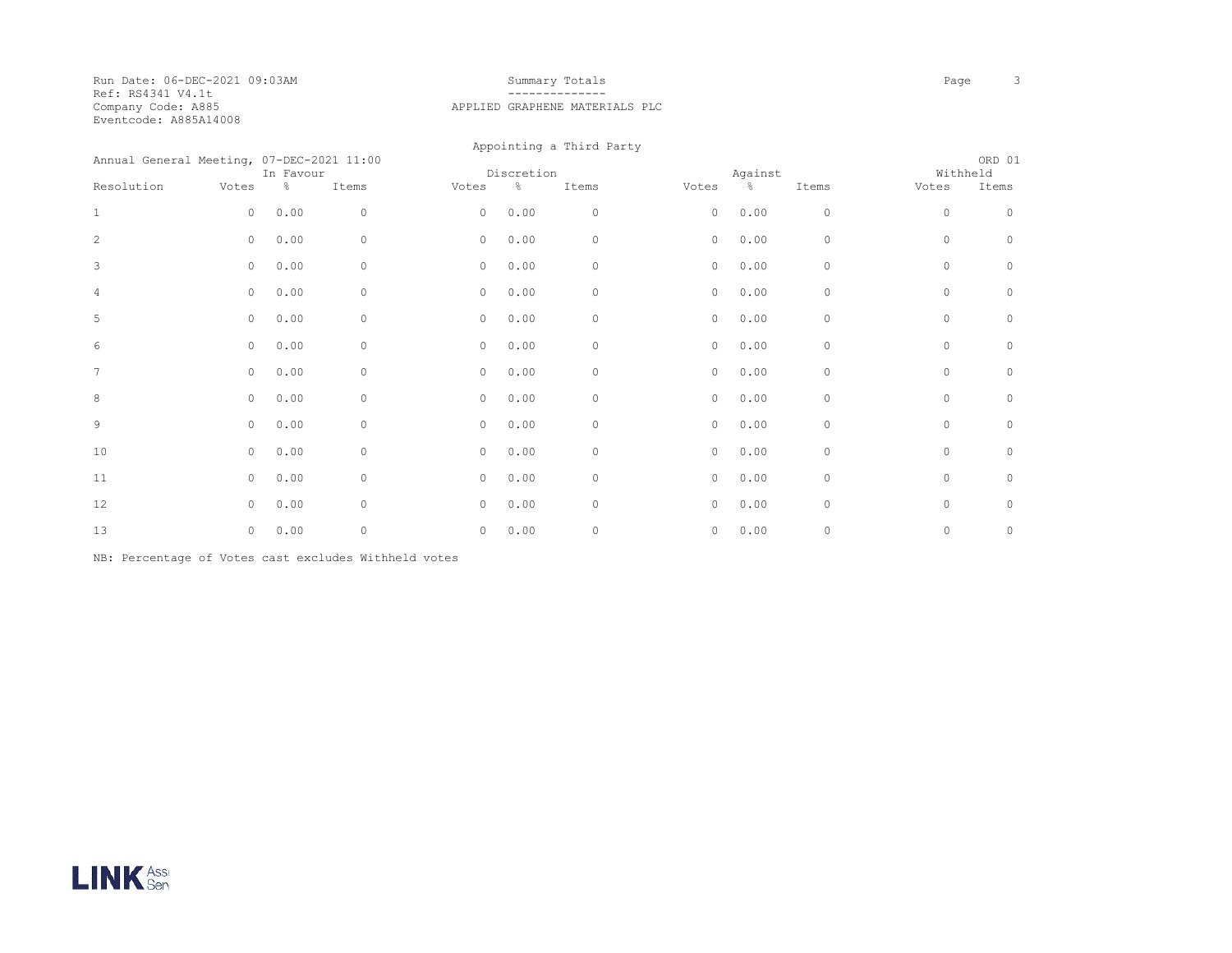Run Date: 06-DEC-2021 09:03AM Summary Totals Page 4 Ref: RS4341 V4.1t Company Code: A885<br>Eventcode: A885A14008

 $12$  0 0 13 0 0 0

# APPLIED GRAPHENE MATERIALS PLC

| Annual General Meeting, 07-DEC-2021 11:00<br>Res'n | Votes    | Items    | Appointing a Third Party |
|----------------------------------------------------|----------|----------|--------------------------|
| $\mathbf{1}$                                       | $\circ$  | $\Omega$ |                          |
| 2                                                  | $\circ$  | $\Omega$ |                          |
| 3                                                  | $\circ$  | $\Omega$ |                          |
| $\overline{4}$                                     | $\Omega$ | $\Omega$ |                          |
| 5                                                  | $\Omega$ | $\Omega$ |                          |
| 6                                                  | $\Omega$ | $\Omega$ |                          |
| $\overline{7}$                                     | $\Omega$ | $\Omega$ |                          |
| 8                                                  | $\Omega$ | $\Omega$ |                          |
| $\overline{9}$                                     | $\Omega$ | $\Omega$ |                          |
| 10                                                 | $\circ$  | $\circ$  |                          |
| $11\,$                                             | $\circ$  | $\circ$  |                          |

LINK<sup>ASSE</sup>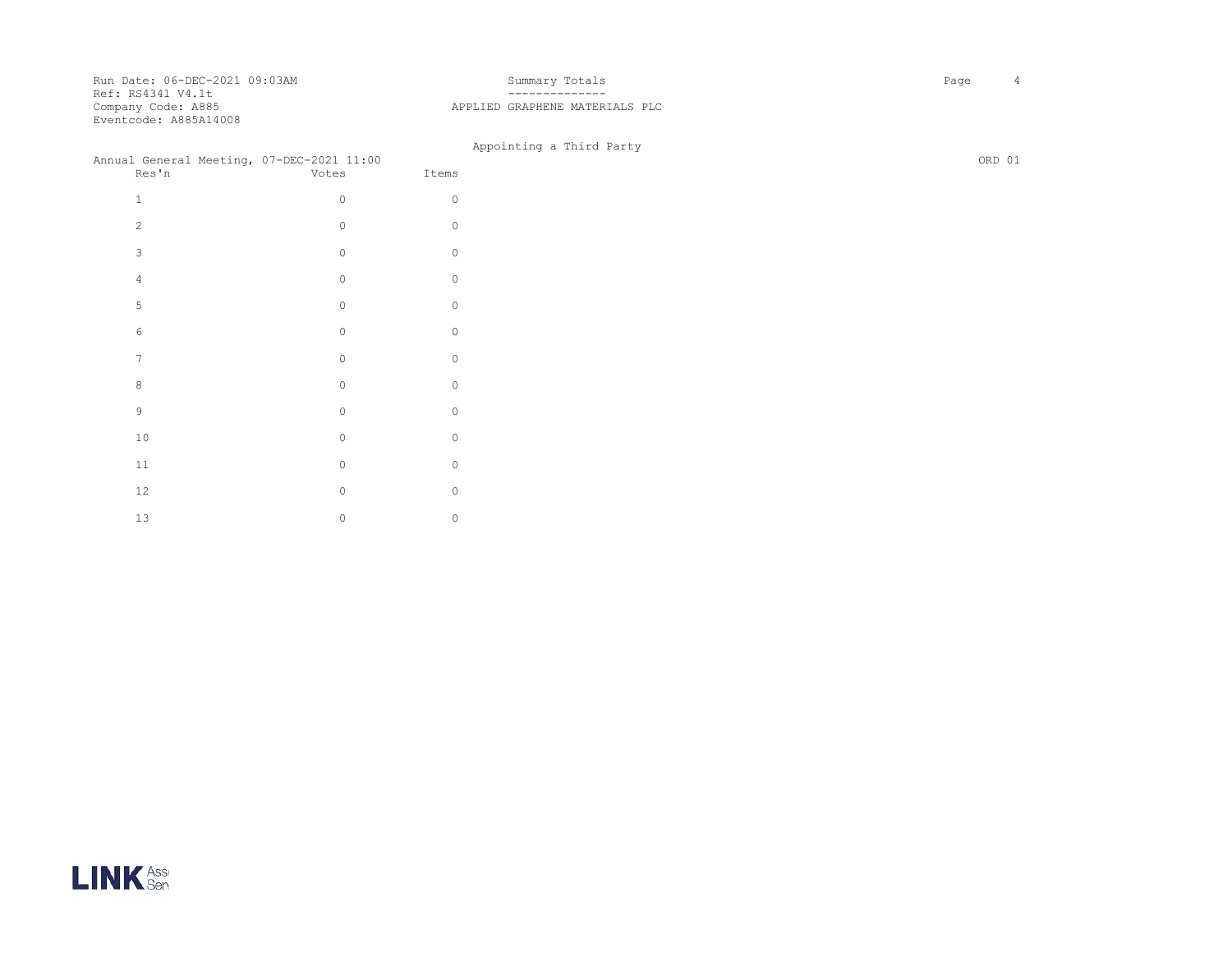Run Date: 06-DEC-2021 09:03AM Summary Totals Page 5 Ref: RS4341 V4.1t Company Code: A885<br>Eventcode: A885A14008

#### APPLIED GRAPHENE MATERIALS PLC

Combined Chairman and Third Party

| Annual General Meeting, 07-DEC-2021 11:00<br>In Favour |                 | Discretion |       |       | Against |              |         |      | ORD 01<br>Withheld |         |                |
|--------------------------------------------------------|-----------------|------------|-------|-------|---------|--------------|---------|------|--------------------|---------|----------------|
| Resolution                                             | Votes           | $\%$       | Items | Votes | $\%$    | Items        | Votes   | g.   | Items              | Votes   | Items          |
| $\mathbf{1}$                                           | 8,070,839       | 99.88      | 15    | 2,536 | 0.03    | $\mathbf{1}$ | 7,665   | 0.09 | 3                  | 4,016   | 4              |
| 2                                                      | 7,335,993       | 98.79      | 11    | 2,536 | 0.03    | $1\,$        | 87,429  | 1.18 | $\overline{7}$     | 659,098 | 7              |
| 3                                                      | 7,976,622 99.57 |            | 14    | 2,536 | 0.03    | $\mathbf{1}$ | 31,745  | 0.40 | $\overline{4}$     | 74,153  | 6              |
| 4                                                      | 7,977,072 99.58 |            | 14    | 2,536 | 0.03    | $\mathbf{1}$ | 31,045  | 0.39 | $\overline{4}$     | 74,403  | 6              |
| 5                                                      | 7,980,292 99.57 |            | 14    | 2,536 | 0.03    | $\mathbf{1}$ | 31,745  | 0.40 | $\overline{4}$     | 70,483  | 6              |
| 6                                                      | 7,977,072 99.58 |            | 14    | 2,536 | 0.03    | $\mathbf{1}$ | 31,045  | 0.39 | $\overline{4}$     | 74,403  | 6              |
| 7                                                      | 7,976,372 99.57 |            | 14    | 2,536 | 0.03    | $\mathbf{1}$ | 31,745  | 0.40 | $\overline{4}$     | 74,403  | 6              |
| 8                                                      | 8,009,639 99.79 |            | 15    | 2,536 | 0.03    | $\mathbf{1}$ | 14,363  | 0.18 | 3                  | 58,518  | 5              |
| 9                                                      | 8,028,561       | 99.69      | 14    | 2,536 | 0.03    | $\mathbf{1}$ | 22,586  | 0.28 | 5                  | 31,373  | 5              |
| 10                                                     | 7,896,395 98.41 |            | 12    | 2,536 | 0.03    | $\mathbf{1}$ | 125,207 | 1.56 | 9                  | 60,918  | $\overline{4}$ |
| 11                                                     | 7,861,455 98.59 |            | 12    | 2,536 | 0.03    | $\mathbf{1}$ | 109,862 | 1.38 | 9                  | 111,203 | $\overline{4}$ |
| 12                                                     | 7,851,455       | 98.47      | 12    | 2,536 | 0.03    | $\mathbf{1}$ | 119,862 | 1.50 | 9                  | 111,203 | 4              |
| 13                                                     | 8,041,449       | 99.65      | 14    | 2,536 | 0.03    |              | 25,684  | 0.32 | 6                  | 15,387  | 4              |

NB: Percentage of Votes cast excludes Withheld votes